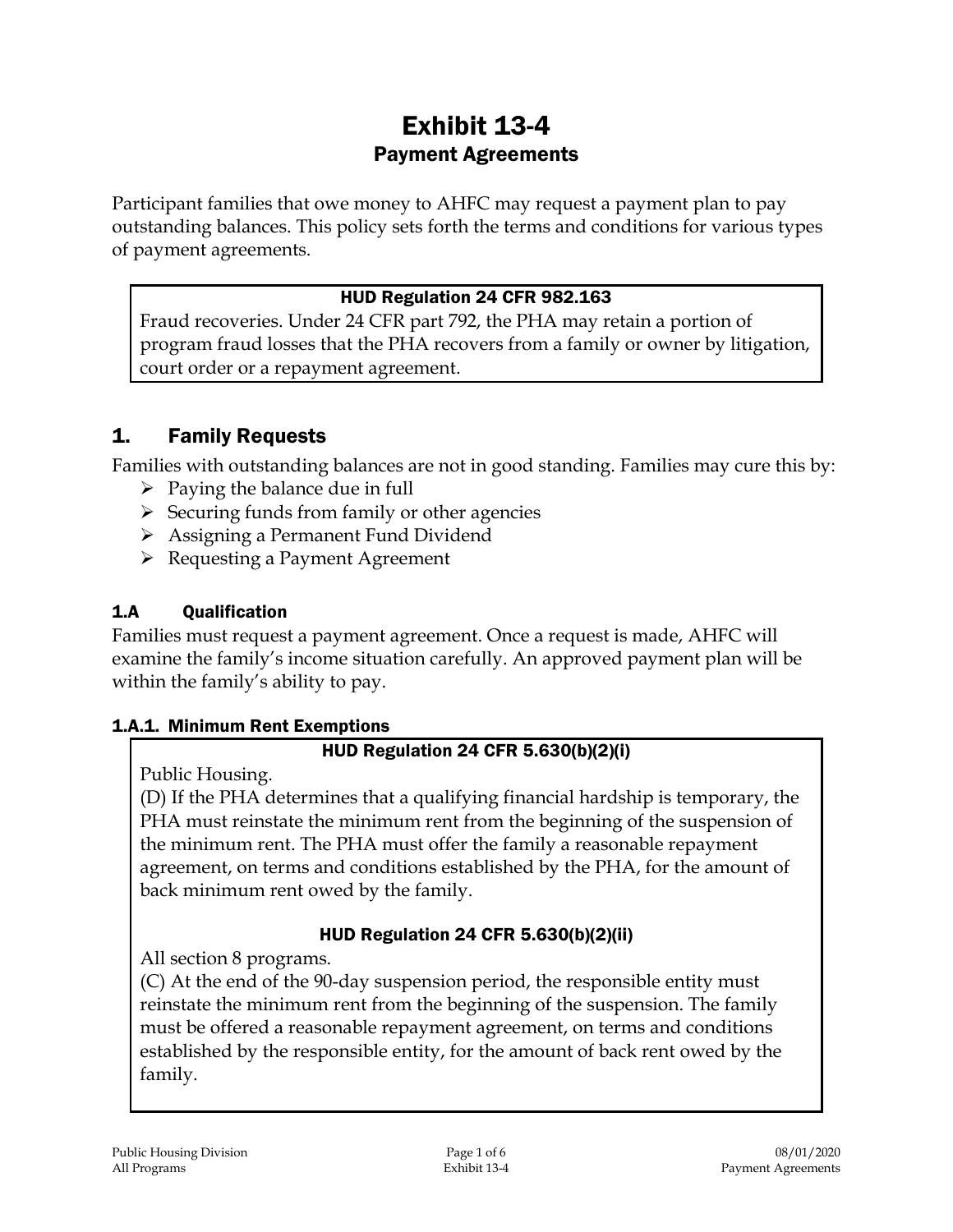# HUD Regulation 24 CFR 5.630(b)(2)(iii)

All programs.

(A) If the responsible entity determines there is no qualifying financial hardship exemption, the responsible entity must reinstate the minimum rent, including back rent owed from the beginning of the suspension. The family must pay the back rent on terms and conditions established by the responsible entity.

# 1.A.2. Others

Families may request a payment agreement for:

- $\triangleright$  In AHFC-owned housing: unpaid tenant rent, money owed due to unpaid tenant-paid utilities, or unintentional damages to a unit in excess of \$400
- $\triangleright$  Repayment of overpaid subsidy
- $\triangleright$  Other good cause as determined by AHFC

# 1.B Family Ineligibility

A family is not eligible for a payment agreement in the following circumstances.

- 1. A family is not a current participant family.
- 2. A family's debt is with an AHFC collection agent.
- 3. A family has a pending termination or eviction action.
- 4. A family has a current or unpaid payment agreement.

# 2. Terms and Conditions

- All adult family members must execute a payment agreement.
- $\triangleright$  A payment agreement may not begin without receiving the down payment at or before the time of signing.
- AHFC representatives will not execute a payment agreement until all adult family members have signed and the down payment has been tendered.
- Families may not assign a Permanent Fund Dividend in lieu of monthly payments or a down payment.
- $\triangleright$  See the Pledge section in the Payment Management exhibit for pledged amounts.

### 2.A Approval Levels

- 1. Payment Agreements for \$1,200 or less with a term of 12 months or less can be approved by local AHFC staff.
- 2. Payment Agreements for more than \$1,200 or longer than 12 months require the approval of the regional manager or designee.
- 3. Housing Operations Director or designee approval:
	- a. Payment Agreements for more than \$2,400 or 24 months or more.
	- b. Exclusion of an adult family member from a payment agreement.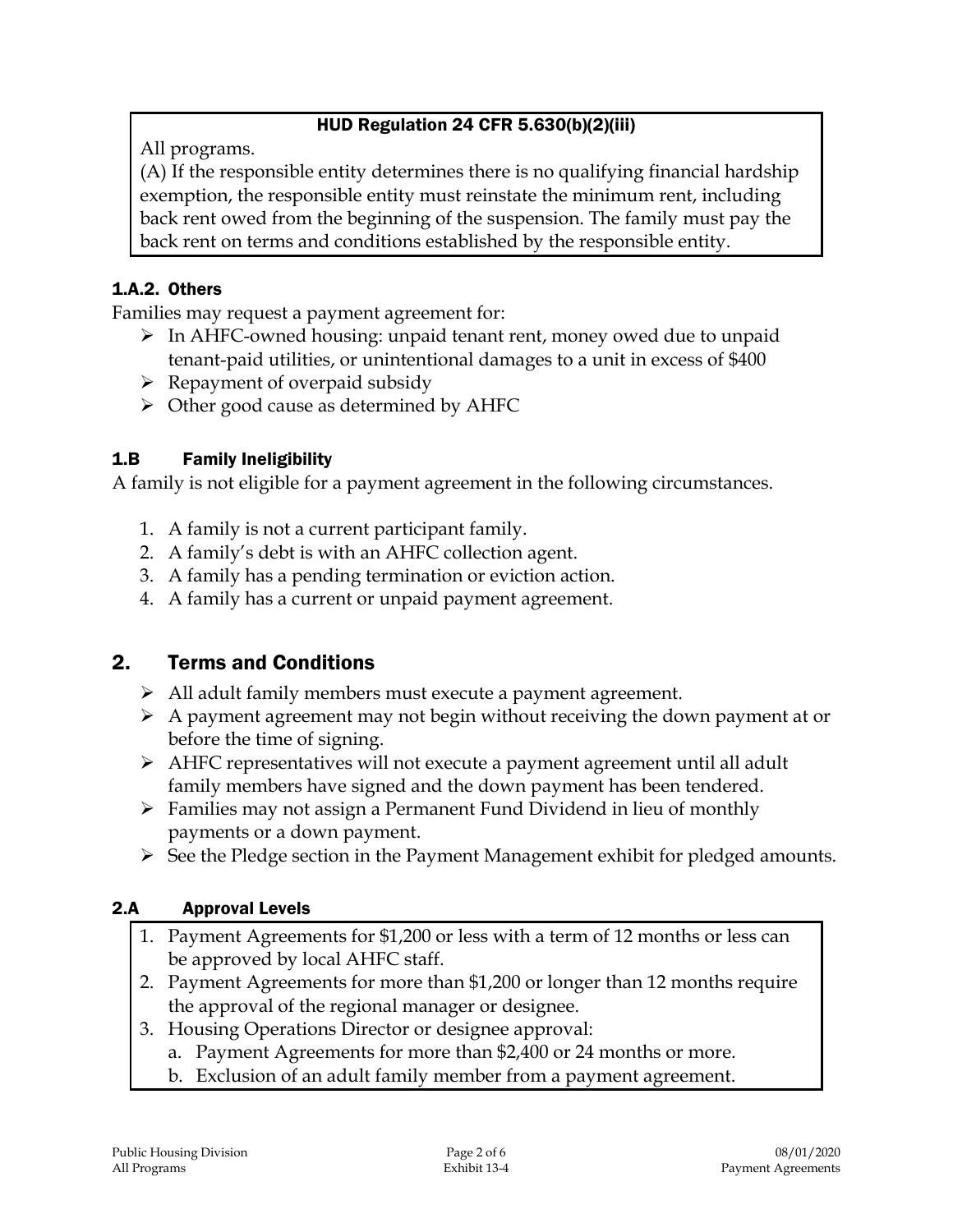### 2.B Payment Due Dates

Payments are due on the first day of each month. See the Payment Management exhibit for grace periods.

# 2.C Modifications Due to Family Hardship

In cases of hardship, a family may request that monthly payments be decreased or the payment agreement term be extended. To qualify for a modification due to hardship:

- 1. The family must provide written notice to AHFC within ten (10) business days of the hardship occurrence.
- 2. The family must submit documentation verifying the hardship.
- 3. The hardship must be for a period in excess of 30 calendar days.

AHFC will respond to all family requests in writing.

# 3. Agreement Types

Payment agreement terms and payment requirements may vary based on the type of payment agreement. AHFC may approve the following types of agreements.

- 1. For AHFC-owned housing only
	- A security deposit
	- A pet deposit for an animal in a senior/disabled building
- 2. Other charges.

### 3.A Security Deposit

These payment agreements are for families moving into an AHFC-owned housing unit.

### HUD Regulation 24 CFR 880.608(a)

The owner may collect the security deposit on an installment basis.

### HUD Regulation 24 CFR 966.4(b)

(5) Security deposits. At the option of the PHA, the lease may provide for security deposits which shall not exceed one month's rent or such reasonable fixed amount as may be required by the PHA. Provision may be made for gradual accumulation of the security deposit by the tenant.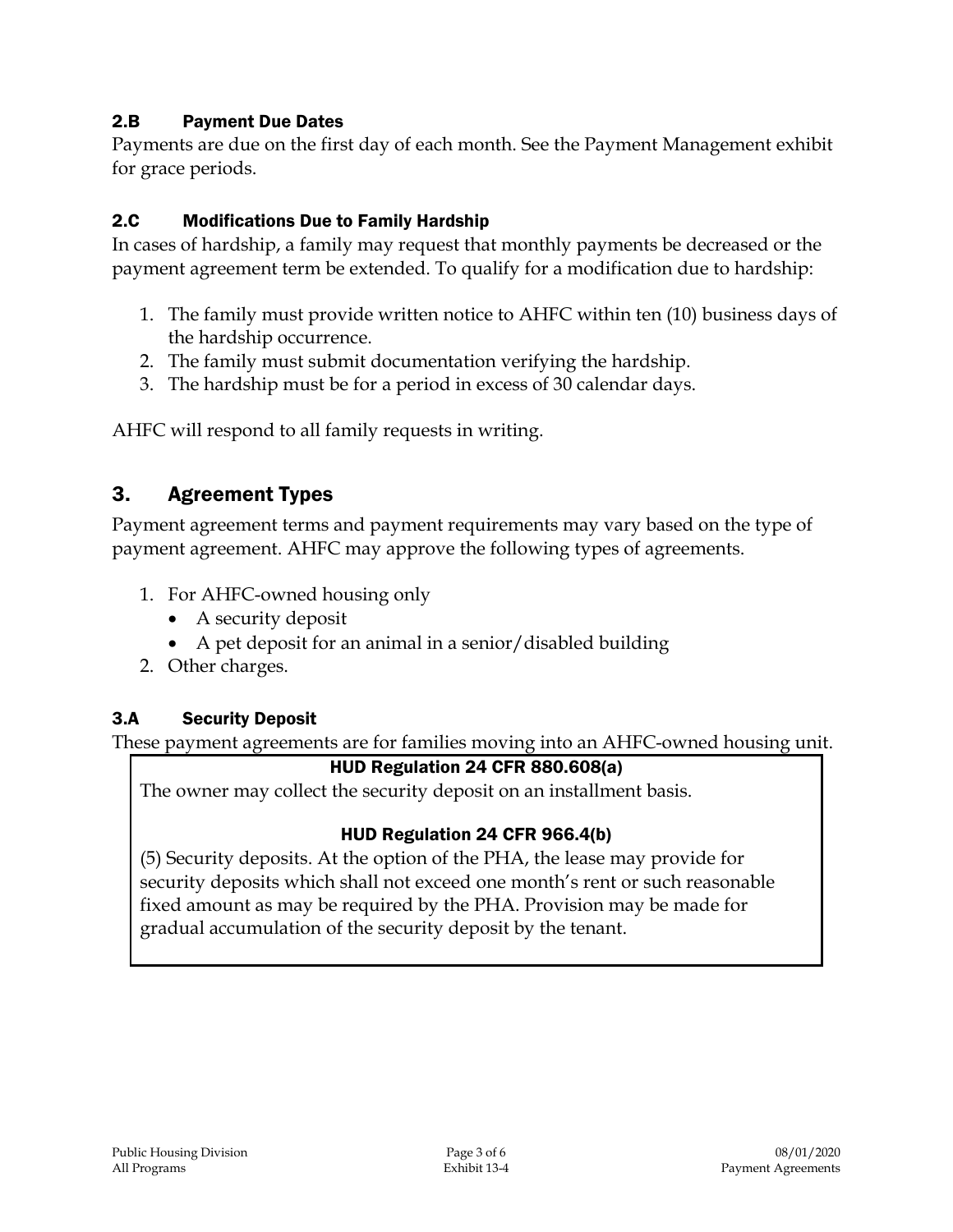# AHFC Policy

- 1. The full amount of the security deposit is due on the date the family takes possession of the unit or moves in, whichever is first.
- 2. Security Deposit Payment Agreement Terms:
	- a. Down Payment: a minimum of one-third (1/3) of the security deposit amount.
	- b. Maximum Term: four months.
	- c. Monthly Payment:  $\frac{1}{4}$  of the balance remaining (security deposit amount minus down payment) **OR** \$25, whichever is greater.

# 3.B Pet Deposit for Elderly/Disabled Housing

### HUD Regulation 24 CFR 5.318(d)

(2) Housing programs: Maximum pet deposit.

(i) Pet deposits for the following tenants shall not exceed an amount periodically fixed by HUD through notice.

(A) Tenants whose rents are subsidized (including tenants of a HUDowned project, whose rents were subsidized before HUD acquired it) under one of the programs identified by HUD through notice.

(iii) For pet deposits subject to paragraph  $(d)(2)(i)(A)$  of this section, the pet rules shall provide for gradual accumulation of the deposit by the pet owner through an initial payment not to exceed \$50 when the pet is brought onto the premises, and subsequent monthly payments not to exceed \$10 per month until the amount of the deposit is reached.

(3) Public Housing programs: Maximum pet deposit. The maximum amount of pet deposit that may be charged by the PHA, on a per dwelling unit basis, shall not exceed the higher of the Total Tenant Payment (as defined in 24 CFR 913.102) or such reasonable fixed amount as the PHA may require. The pet rules may permit gradual accumulation of the pet deposit by the pet owner.

### AHFC Policy

- 1. The full amount of the pet deposit is due on the pet move-in date.
- 2. Elder Housing Pet Deposit Payment Agreement Terms:
	- a. Down Payment: minimum of \$50.
	- b. Monthly Payment: minimum of \$10.
	- c. Maximum Term: the number of months necessary to pay the remaining balance.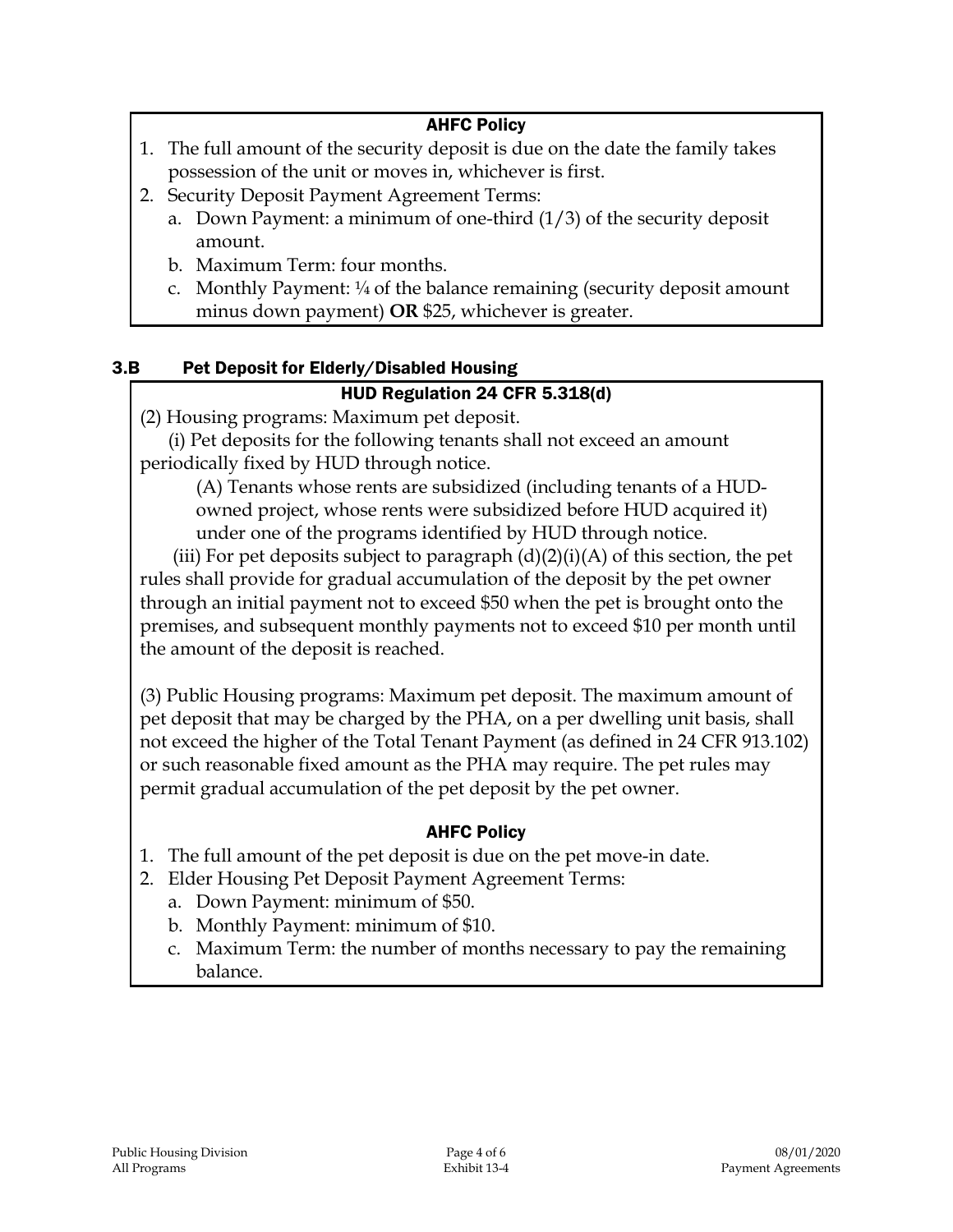#### 3.C Overpaid Subsidy

#### Public and Indian Housing Notice 2018-18[1](#page-4-0)

16. Tenant Repayment Agreement, Page 14. Tenants are required to reimburse the PHA if they were charged less rent than required by HUD's rent formula due to the tenant's underreporting or failure to report income. The tenant is required to reimburse the PHA for the difference between the tenant rent that should have been paid and the tenant rent that was charged. This rent underpayment is commonly referred to as retroactive rent. If the tenant refuses to enter into a repayment agreement or fails to make payments on an existing or new repayment agreement, the PHA **must** terminate the family's tenancy or assistance, or both. HUD does **not** authorize any PHA-sponsored amnesty or debt forgiveness programs.

#### AHFC Policy

- 1. Families that fail to arrange repayment of overpaid subsidy are subject to termination of their rental assistance.
- 2. Families that default on a payment agreement for overpaid subsidy are subject to termination of their rental assistance.
- 3. Families that default will receive two default notices referenced in section Agreement Defaults prior to a termination notice.

#### 3.D Other Charges

#### AHFC Policy

- 1. Down Payment: a minimum of one-tenth (1/10th) of the total amount due **OR** \$25, whichever is greater.
- 2. Monthly Payment: one-twelfth  $(1/12<sup>th</sup>)$  of the balance due (payment agreement amount minus down payment) **OR** \$25; payments are rounded up to the nearest dollar.
- 3. Maximum Term: twelve (12) months; alternate terms may be negotiated with the family.

<span id="page-4-0"></span> <sup>1</sup> Public and Indian Housing Notice 2018-18, "Administrative Guidance for Effective and Mandated Use of the Enterprise Income Verification (EIV) System," issued October 26, 2018; expires "This notice remains in effect until amended, superseded or rescinded."